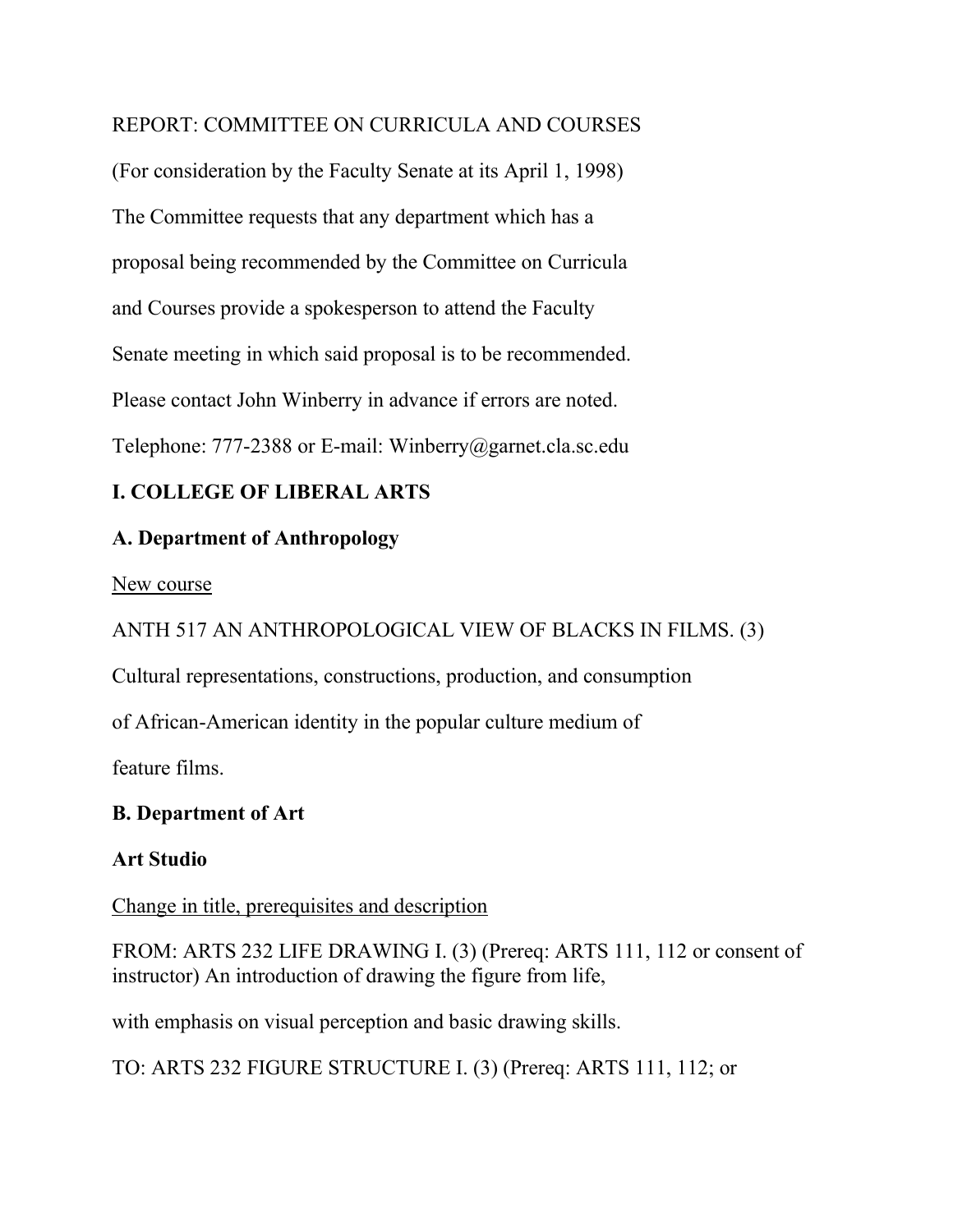consent of instructor) The structural nature of figure, with emphasis

on the translation of form in space onto a two-dimensional

surface.

Change in title and description

FROM: ARTS 233 LIFE DRAWING II. (3) (Prereq: ARTS 232 or consent of instructor) Drawing the figure from life, with emphasis on visual

perception and basic drawing skills.

TO: ARTS 233 FIGURE STRUCTURE II. (3) (Prereq: ARTS 232 or consent of

instructor) Continuation of ARTS 232 with increased emphasis

on anatomy.

## **COLLEGE OF LIBERAL ARTS (Continued)**

### **Department of Art**

### **Art History**

New course

ARTH 569 TOPICS IN FILM HISTORY. (3) (Prereq: one film course (FILM 240

or MART 270 or ENGL 565 or 566 or THSP 580 or consent of instructor)

Course content varies and will be announced in the schedule of courses

by suffix and title.

## **C. Department of Philosophy**

New course

PHIL 336 PHILOSOPHY AND FILM. (3) Selected philosophical problems as they are presented in feature and documentary films.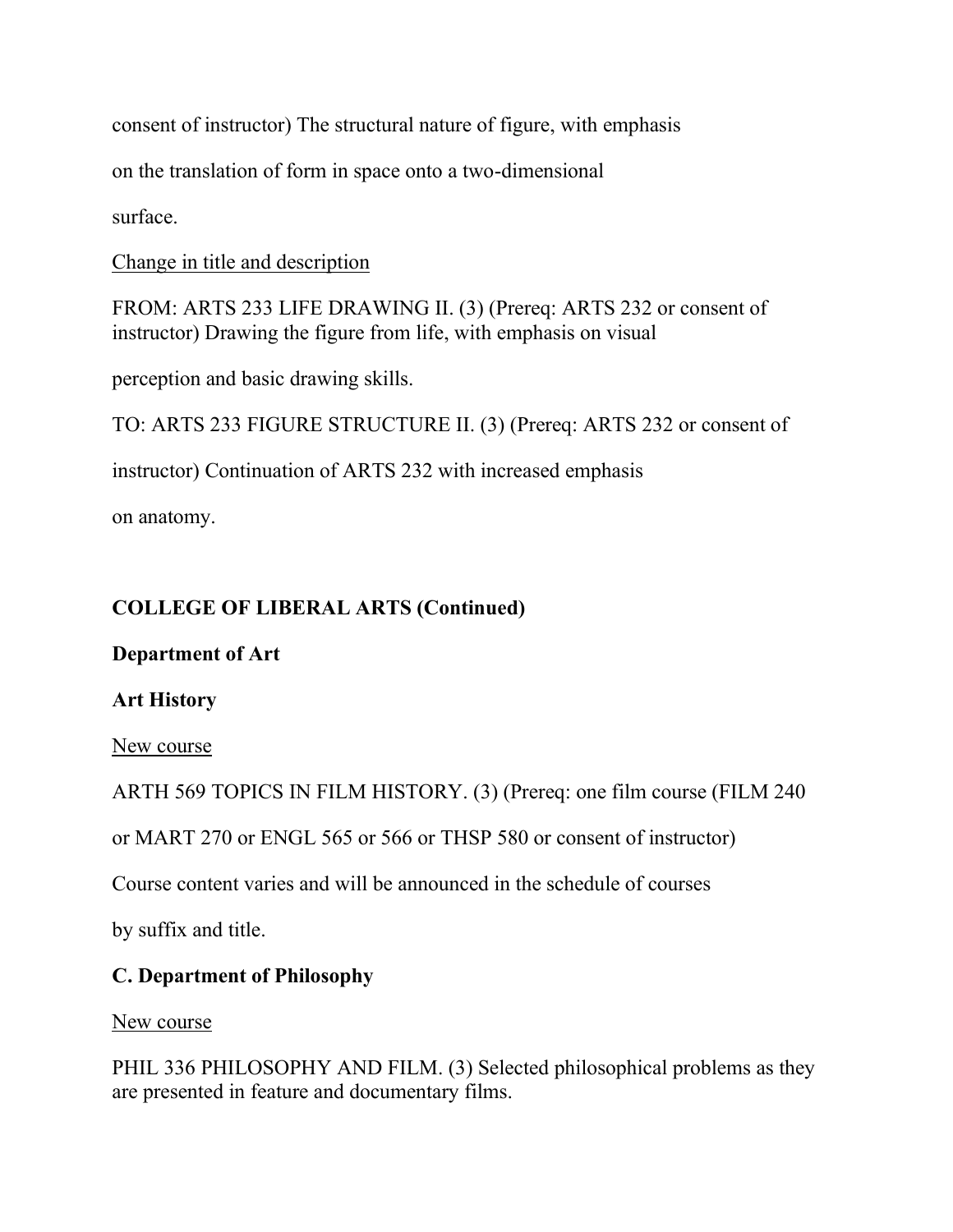## **II. COLLEGE OF JOURNALISM**

Change in prerequisites

FROM: JOUR 436 PUBLIC RELATIONS WRITING. (3) (Prereq: JOUR 328 or equivalent)

TO: JOUR 436 PUBLIC RELATIONS WRITING. (3) (Prereq: JOUR 202 and

JOUR 328)

## **III. SCHOOL OF PUBLIC HEALTH**

#### **Department of Exercise Science**

Change in credit and description

FROM: EXSC 395 RESEARCH SEMINAR IN EXERCISE SCIENCE. (2) The research process in exercise science; presentation and discussion of current research.

TO: EXSC 395 RESEARCH SEMINAR IN EXERCISE SCIENCE. (3) The research process in exercise science; participation in, presentation

. and discussion of current research.

## **SCHOOL OF PUBLIC HEALTH (Continued)**

### **Department of Exercise Science**

Change in curriculum, University Bulletin, pages UG208 - UG209

**NOTE: The curriculum changes for Exercise Science is not available on the WEB.**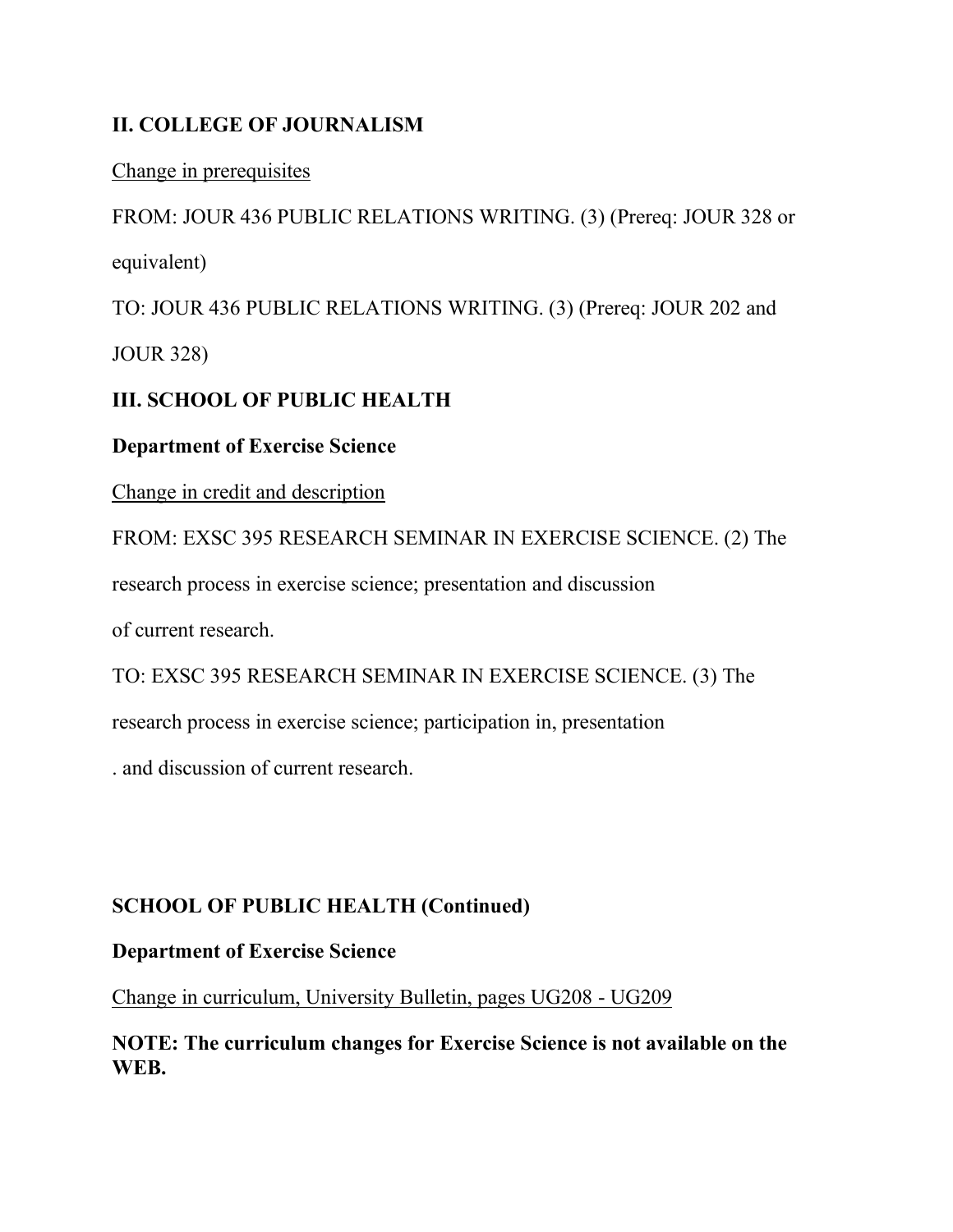## IV. COLLEGE OF SCIENCE AND MATHEMATICS

### A. Department of Biological Sciences

Change in title, credit, prerequisites and description

FROM: BIOL 498 BIOLOGICAL RESEARCH: HYPOTHESIS AND DESIGN.

(5) (Prereq: BIOL 301, 301L, 302, 302L, STAT 201 or

equivalent, and consent of instructor) Experience in hypothesis

formulation and experimental design in the biological sciences.

Modern methodology explored. Two lecture and six laboratory

hours per week.

TO: BIOL 498 BIOLOGICAL RESEARCH: AN INTRODUCTION. (4)

(Prereq: one 300-level or higher biological laboratory and

consent of instructor) Methodologies of biological research with

emphasis on hypothesis formation, research design, and data

collection, and current issues in Biology. Two lecture and six laboratory hours per week.

New course

BIOL 523 PLANT DEVELOPMENT. (3) (Prereq: BIOL 302 and 303) Descriptive and molecular examination of the processes and mechanisms used by plants in organogenesis, differentiation, and morphogenesis. Three lecture hours

per week.

# **V. UNIVERSITY COURSES**

UNIV 401 SENIOR CAPSTONE EXPERIENCE. (1-3) (Prereq: senior standing